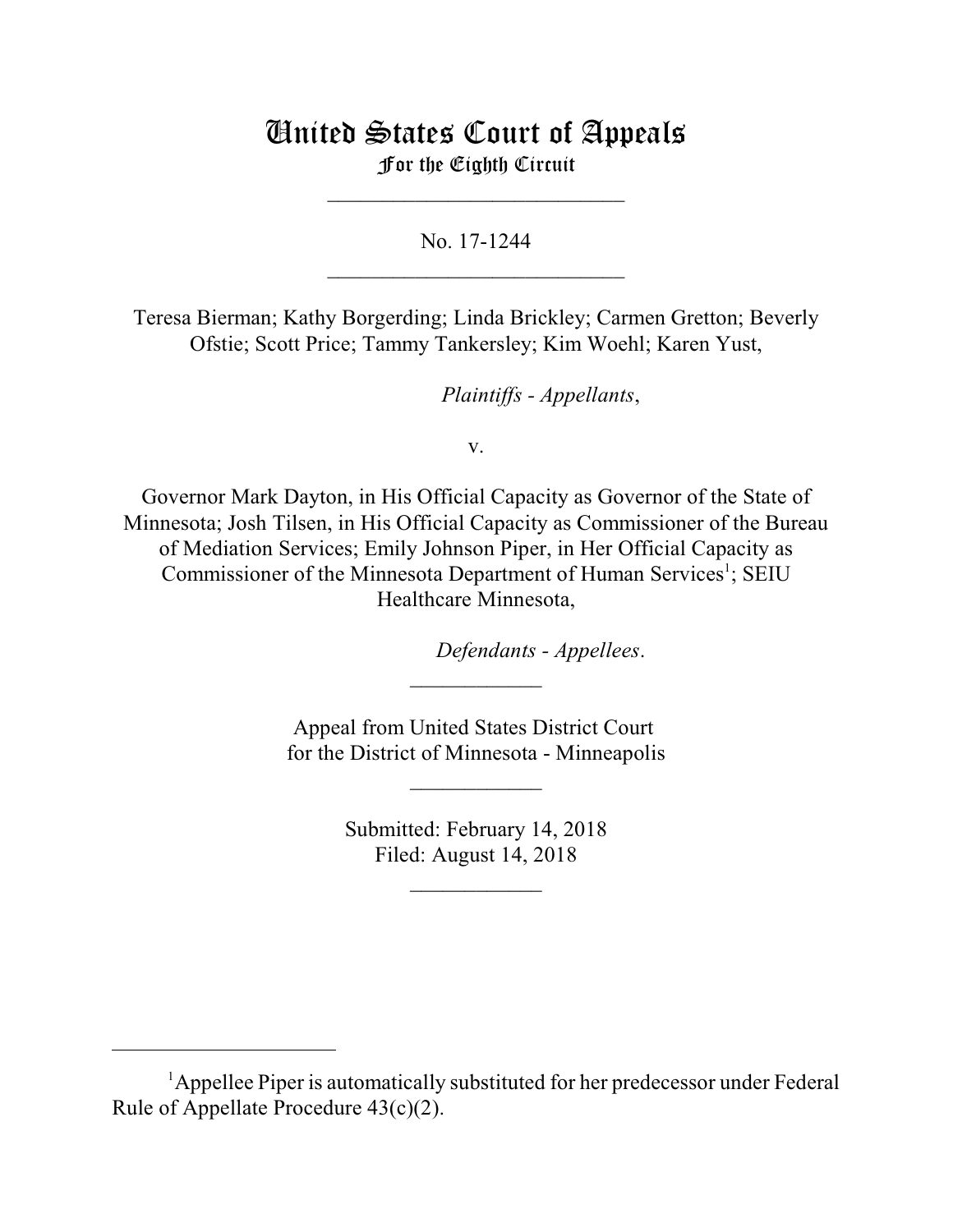Before SMITH, Chief Judge, MURPHY and COLLOTON, Circuit Judges.<sup>\*</sup>

 $\frac{1}{2}$ 

## COLLOTON, Circuit Judge.

In 2013, Minnesota enacted a statute that extended the state's Public Employment Labor Relations Act ("PELRA") to persons who provide in-home care to disabled Medicaid recipients. *See* Individual Providers of Direct Support Services Representation Act, ch. 128, art. 2, 2013 Minn. Laws 2173 (codified as amended at Minn. Stat. §§ 179A.54, 256B.0711). PELRA authorizes covered employees to organize and to designate by majority vote an exclusive representative to negotiate employment terms with the state. Minn. Stat. § 179A.06, subdiv. 2.

A group of parents who provide homecare services to their disabled children sued several state officials and a union, alleging that the 2013 Act violates the homecare providers' freedom of association under the First and Fourteenth Amendments. They complain that the Act unconstitutionally compels them to associate with the exclusive negotiating representative. The district court, $2$  relying on *Minnesota State Board for Community Colleges v. Knight*, 465 U.S. 271 (1984), determined that the 2013 Act does not infringe on the providers' First Amendment rights. We agree with the application of *Knight*, and therefore affirm the judgment for the defendants.

This opinion is filed by Chief Judge Smith and Judge Colloton under Eighth \* Circuit Rule 47E.

<sup>&</sup>lt;sup>2</sup>The Honorable Michael J. Davis, United States District Judge for the District of Minnesota.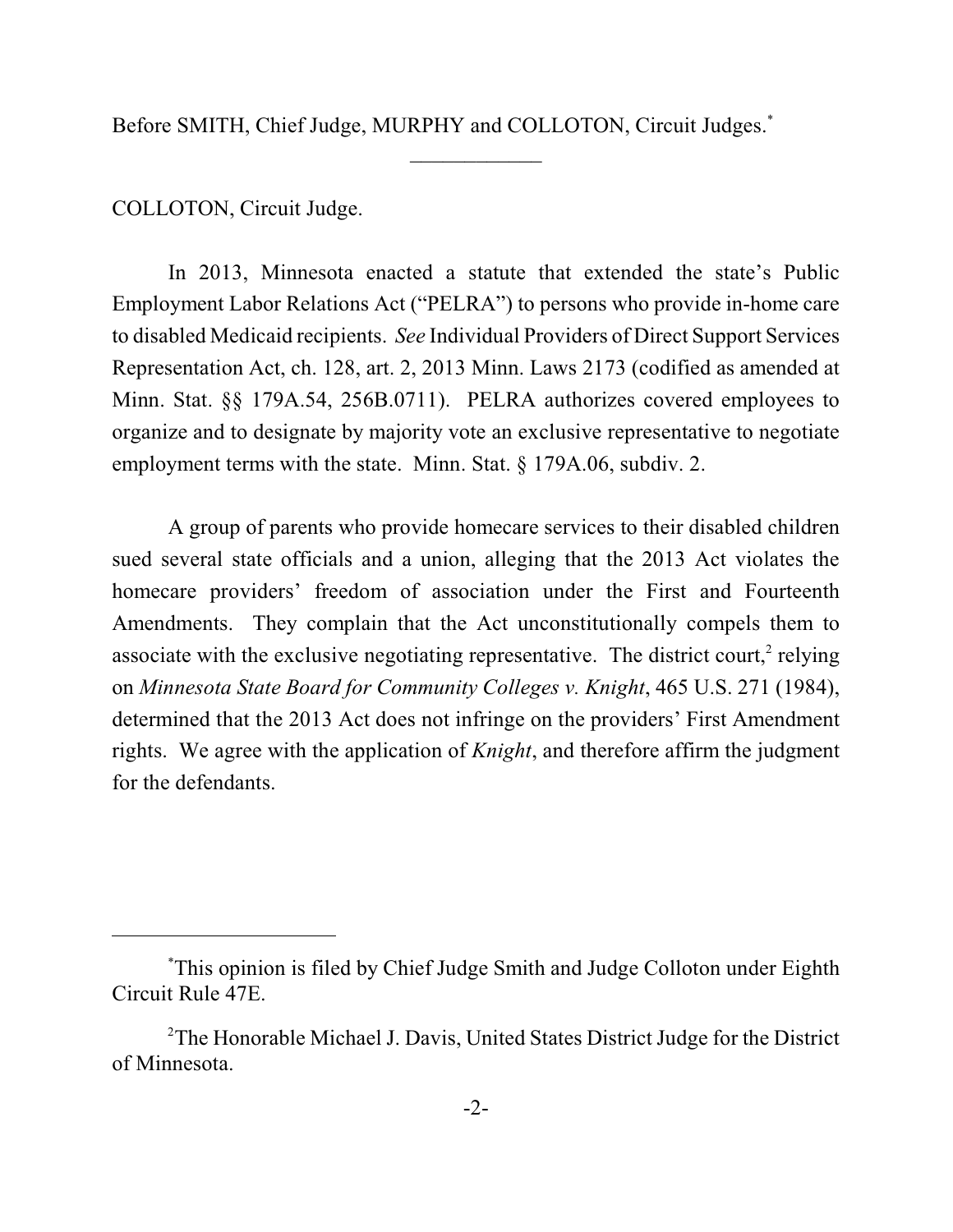PELRA allows public employees to organize by selecting an exclusive representative to "meet and confer" and "meet and negotiate" with the State regarding terms and conditions of employment. Minn. Stat. §§ 179A.06, 179A.07. If public employees select a representative, then the state employer must confer and negotiate exclusively with the representative union. *Id.* § 179A.07, subdivs. 2-3. Employees, however, need not join the union, *id.* § 179A.06, subdiv. 2, and they remain free to communicate with the State independent of the exclusive representative, so long as their activity "is not designed to and does not interfere with the full faithful and proper performance of the duties of employment or circumvent the rights of the exclusive representative." *Id.* § 179A.06, subdiv. 1.

In 2013, Minnesota extended PELRA to apply to those who provide in-home care to Medicaid recipients. Ch. 128, art. 2, 2013 Minn. Laws at 2173-78. Under the 2013 Act, Minnesota considers homecare providersto be public employees solely for purposes of PELRA. Minn. Stat. § 179A.54, subdiv. 2. The Act specifies, however, that no agreement reached between the State and the exclusive representative may interfere with certain rights of the Medicaid recipients—namely, "to select, hire, direct, supervise, and terminate the employment of their individual providers; to manage an individual service budget regarding the amounts and types of authorized goods or services received; or to receive direct support services from individual providers not referred to them through a state registry." *Id.* § 179A.54, subdiv. 4.

In June 2014, SEIU Healthcare Minnesota presented the Minnesota Bureau of Mediation Services with over 9,000 signed union authorization cards fromMinnesota homecare providers requesting that SEIU serve as their exclusive representative. These homecare providers then collectively submitted an official election petition. SEIU agreed that it would not seek mandatory fees from providers who did not join the union.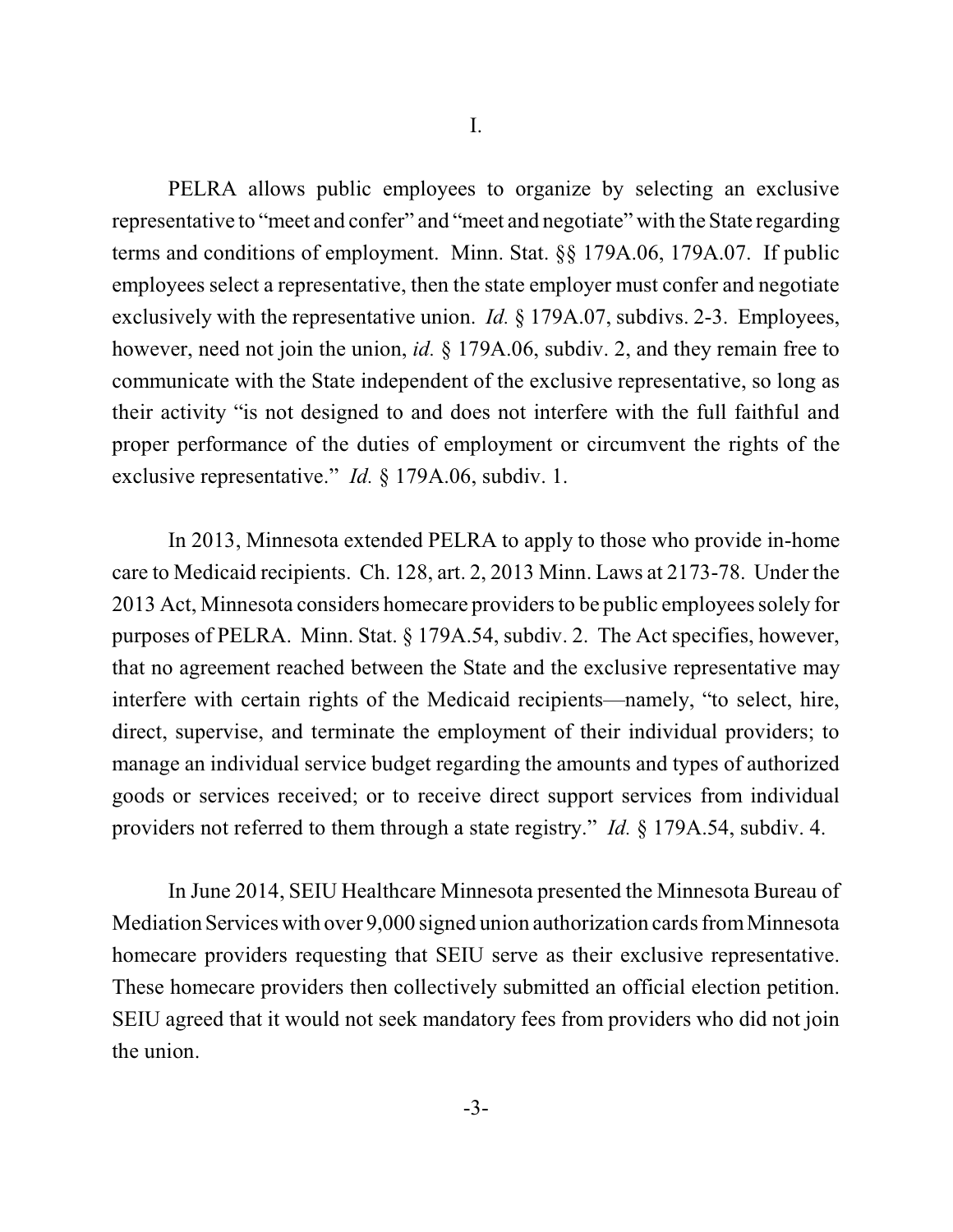After receiving notice of the upcoming election, the plaintiff homecare providers sued the Governor, the Commissioner of the Bureau of Mediation Services, and the Commissioner of the Minnesota Department of Human Services, in their official capacities, and SEIU. They sought to enjoin Minnesota from conducting the election and certifying SEIU astheir exclusive representative. The providers alleged that if Minnesota conducted the election and recognized SEIU as the exclusive representative, the State would violate their right not to associate under the First Amendment. The district court refused to enjoin the election, and the vote selected SEIU as the exclusive representative. The court then granted judgment on the pleadings for the defendants on the providers' First Amendment claim.

## II.

The state defendants contend that there is no case or controversy before us, because the providers lack standing to sue. They argue that the homecare providers have not alleged a concrete injury in fact that satisfies the minimum requirements of Article III. The district court thought the State's argument impermissibly conflated standing analysis with the merits of the claim and concluded that the providers had standing. The court apparently reasoned that the fact that SEIU was certified as the exclusive representative for the homecare providers was a sufficient injury in fact.

Article III standing requires the homecare providers to establish that they have "(1) suffered an injury in fact, (2) that is fairly traceable to the challenged conduct of the defendant, and (3) that is likely to be redressed by a favorable judicial decision." *Spokeo, Inc. v. Robins*, 136 S. Ct. 1540, 1547 (2016). To establish injury in fact, the homecare providers must show that they have suffered a concrete and particularized injury to a cognizable interest. *Lujan v. Defs. of Wildlife*, 504 U.S. 555, 560, 563 (1992).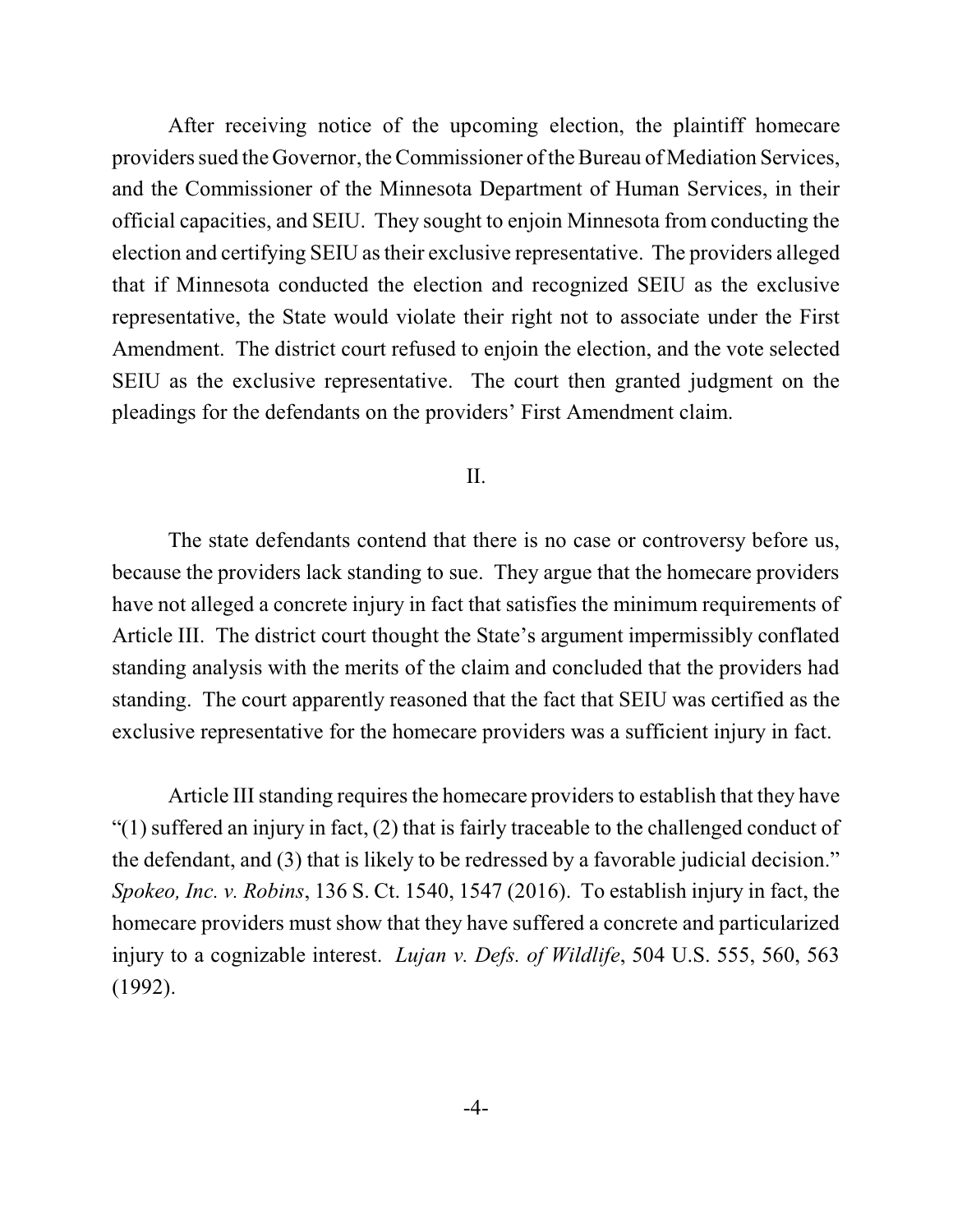One injury that the providers have alleged is an impingement on the freedom of the providers not to associate with the exclusive representative. The State argues that there is no impingement, and thus no injury, so the providers lack standing. We do not think, however, that the alleged restraint on associational freedom is the only injury alleged. The complaint, fairly construed at the pleading stage, also asserts the providers are harmed by the practical effect of the State's decision to recognize an exclusive representative. As the Court recognized in *Knight*, the "unique status" of an exclusive representative "amplifies its voice" in the negotiating process. 465 U.S. at 288. By definition, the voices of those who disagree with the exclusive representative are correspondingly diminished. Whether or not this effect on the voices of the homecare providers violates a constitutional right, we conclude that it is sufficient to constitute an injury in fact for purposes of Article III.

On the merits, the homecare providers contend that PELRA creates a "mandatory agency relationship" between them and the exclusive representative that violates their right to free association under the First and Fourteenth Amendments. This argument, however, is foreclosed by *Knight*. There, community college faculty instructors objected to Minnesota's recognition of an exclusive representative for negotiations on subjects outside the scope of mandatory bargaining under a prior version of the PELRA. *Id.* at 274, 278. The Court concluded that the State "in no way restrained" the instructors' "freedom to associate *or not to associate* with whom they please, *including the exclusive representative*." *Id.* at 288 (emphases added). In concluding that the instructors' associational freedom was not impaired, the Court emphasized that they were "free to form whatever advocacy groups they like," and were "not required to become members of [the union]." *Id.* at 289.

There is no meaningful distinction between this case and *Knight*. The current version of PELRA similarly allows the homecare providers to form their own advocacy groups independent of the exclusive representative, *see* Minn. Stat. § 179A.06, subdiv. 1, and it does not require any provider to join the union. *Id.*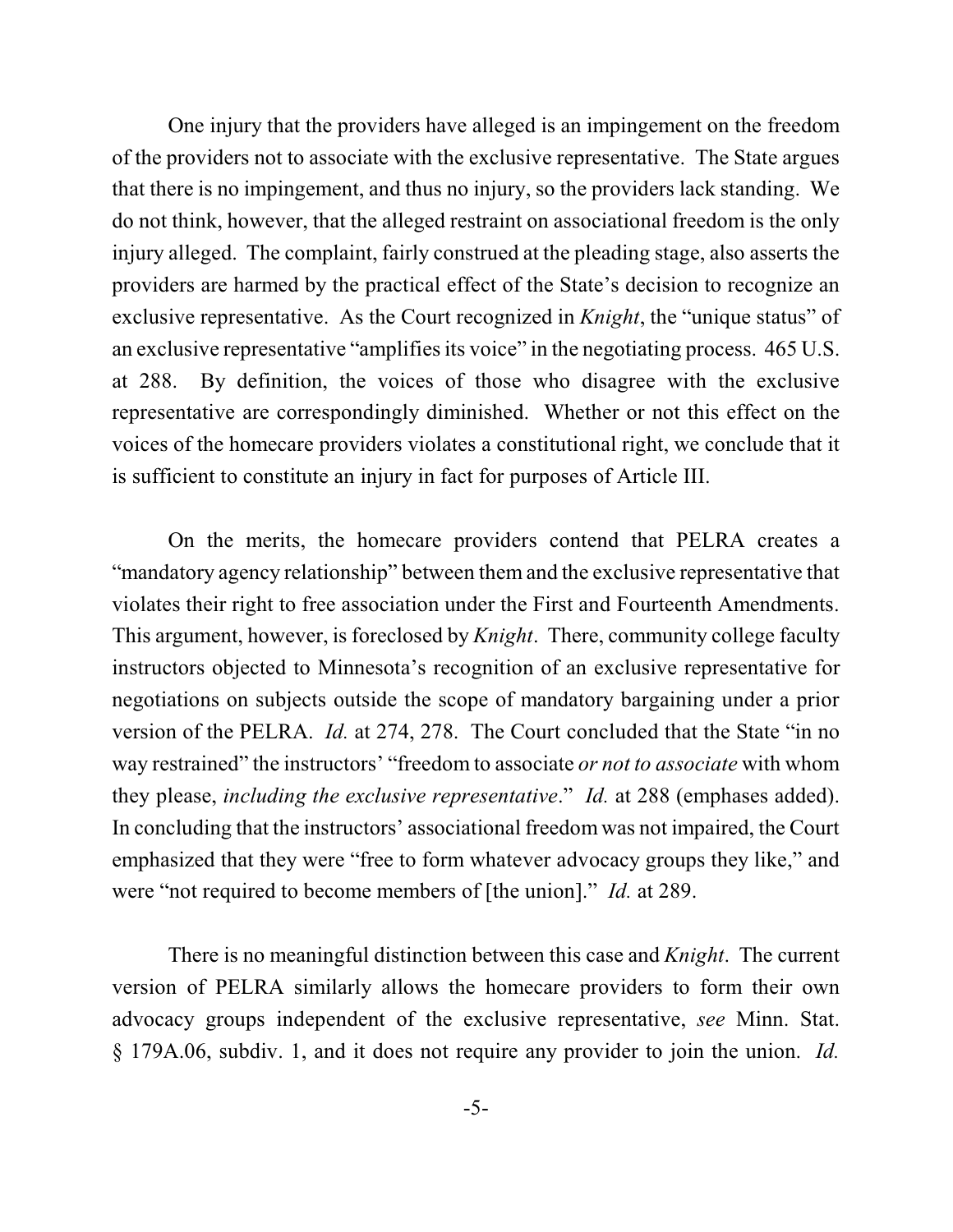§ 179A.06, subdiv. 2. According to *Knight*, therefore, the State has "in no way" impinged on the providers' right not to associate by recognizing an exclusive negotiating representative. The homecare providers urge that *Knight* addressed only whether it was constitutional for a public employer to exclude employees from union meetings, but a fair reading of *Knight* is not so narrow. The Court summarily affirmed the constitutionality of exclusive representation for subjects of mandatory bargaining. 465 U.S. at 279. And the Court discussed more broadly the fact that the State treated the position of the exclusive representative asthe official position of the faculty, even though not every instructor agreed, *id.* at 276, but nonetheless ruled that the exclusive representation did not impinge on the right of association. *Id.* at 288- 90; *see Hill v. Serv. Emps. Int'l Union*, 850 F.3d 861, 864 (7th Cir. 2017); *Jarvis v. Cuomo*, 660 F. App'x 72, 74 (2d Cir. 2016) (per curiam); *D'Agostino v. Baker*, 812 F.3d 240, 242-43 (1st Cir. 2016).

Recent holdingsin *Janus v. AFSCME, Council 31*, 138 S. Ct. 2448 (2018), and *Harris v. Quinn*, 134 S. Ct. 2618 (2014), do not supersede *Knight*. Under those decisions, a State cannot compel public employees and homecare providers, respectively, to pay fees to a union of which they are not members, but the providers here do not challenge a mandatory fee. *Janus* did characterize a State's requirement that a union serve as an exclusive bargaining agent for its employees as "a significant impingement on associational freedoms that would not be tolerated in other contexts," 138 S. Ct. at 2478, but the decision never mentioned *Knight*, and the constitutionality of exclusive representation standing alone was not at issue. Of course, where a precedent like *Knight* has direct application in a case, we should follow it, even if a later decision arguably undermines some of its reasoning. *Agostini v. Felton*, 521 U.S. 203, 237 (1997).

\* \* \*